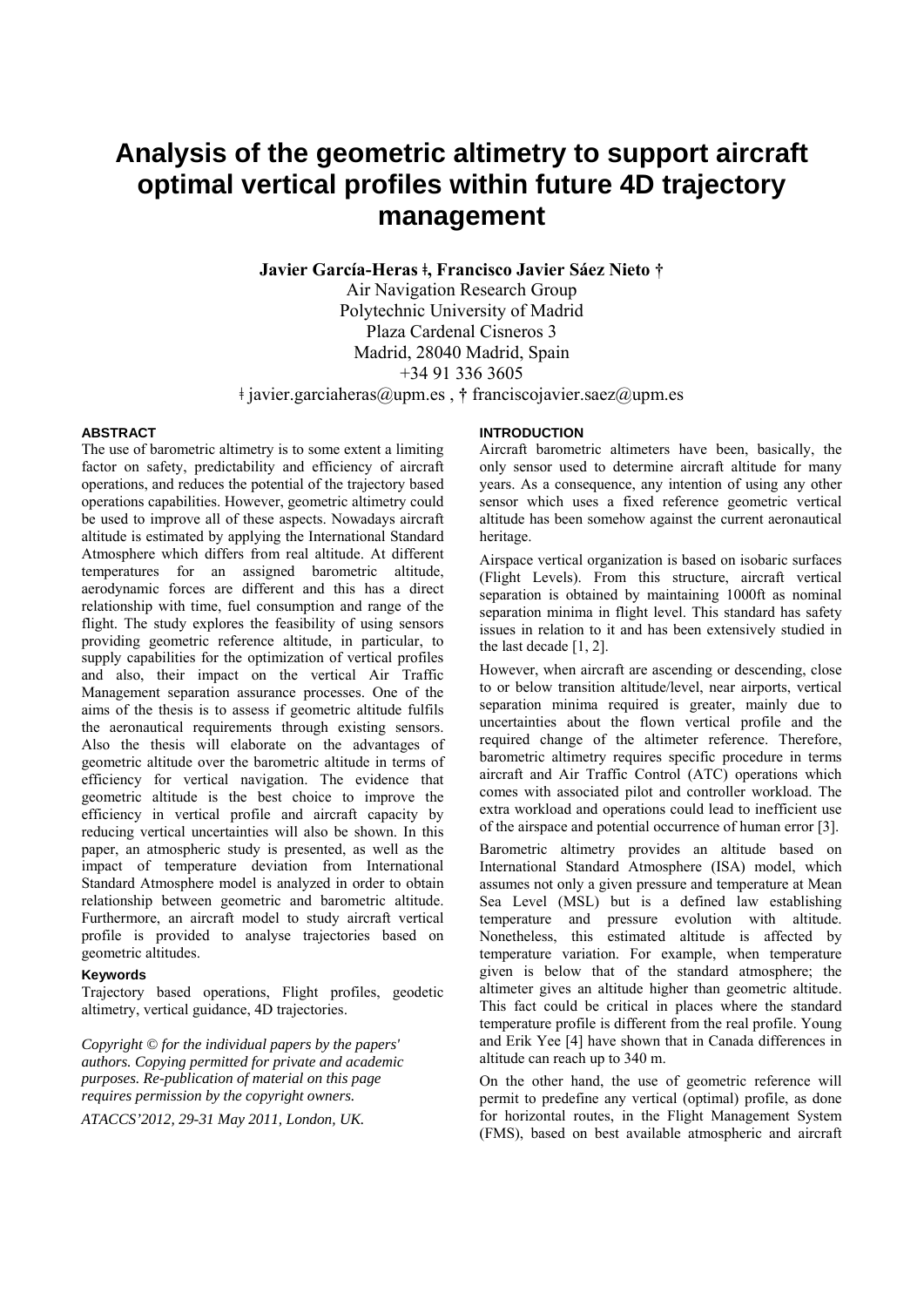data. The planned profile will then be flown under predefined required vertical navigation performance. As an example, today's continuous descent approaches (CDAs) for a complete descent, with close to idle engines regime is not practicable mainly due to the lack of FMS defined geodetic flyable trajectories for vertical profile. In addition, aerodynamic induced forces in steady flight remain constant by isodensity surfaces rather than isobaric surfaces. The maximum lift/drag ratio is density independent, and so the maximum efficiency for steady flight can be easily followed by isodensity surfaces. Moreover, considering that aircraft continuously lose mass, the needed lift for steady flight also decreases, requiring altitude changes for optimal vertical profiles.

At present, positioning sensors and associated avionics on board (Global Positioning System (GPS)/Inertial Navigation System (INS) and Radioaltimeter) are able to estimate 3/4D position in reference to a geodetic reference, local coordinates and time deviations within certain statistical limit. Authors such as Robert A. Gray and Peter S. Maybeck [5] researched on the possible use of GPS/INS/BARO and Radar Altimeter System in Category I/II precision approach and based on this, ILS look alike approaches are being implemented today.

#### **OBJECTIVE**

The aim of the present study is to analyse the possibility of using geometric altimetry to support aircraft optimal vertical profiles for the future 4D trajectory management.

The objectives of the study are presented below:

- 1. To assess if geometric altitude fulfils the aeronautical requirements through the existing sensors (INS, GNSS/GPS, Radar Altimeter, Air Data Computer).
- 2. To show its advantages over the barometric altitude in terms of efficiency for vertical navigation.
- 3. To show evidences that geometric altitude could be the best choice for 4D trajectories management.

#### **CURRENT SITUATION**

#### **Atmosphere Study**

Atmosphere is essential in air navigation because it is the domain where the aircraft fly. To develop a safe and correct flight, it is necessary to know its characteristics, such as: temperature, pressure, wind vector, etc. At present, aircraft safety separation of 1000ft is established by using radio altimeter system. The system uses static and dynamic pressure measurements to acquire pressure information, which is converted into altitude using the International Standard Atmosphere.

ICAO Standard Atmosphere [6], which was established in 1952, is based on ideal gas, without dust, humidity and water vapor and stable relative to the Earth. With these hypotheses, it is possible to apply the hydrostatic equation (Eq. 1) for an air column.

$$
\frac{dp}{p} = -\frac{g_0}{R_a T} dh
$$
 (Eq. 1)

where:

- $\bullet$  *p<sub>s</sub>* is the pressure,
- $g_0$  is the acceleration of gravity at MSL which is equal to  $9.80665 \text{m/s}^2$ ,
- $R_a$  is the gas constant which is equal to 287.0531 J/kg·K,
- $\bullet$  *T* is the temperature,
- *h* is the altitude.

When aircraft are in the approach phase at the altitude of transition, Air Traffic Control sends them the QNH information so that all aircraft have the same reference in order to maintain a secure vertical separation.

To separate aircraft using altimeter information, it is important that the altimeters have a great accuracy in their static pressure measurements. The pressure error or the position errors, as it is sometimes called, is determined experimentally. It is a function of the Mach [7] and in the worst case produces an error value of 180Pa (150Pa due to uncertainty error and 30Pa due to sensor). Aircraft travelling at the tropopause give equivalent error in altitude of 69m (227ft). At lower altitudes this error is around 30Pa, which gives an altitude error of less than 3.3m (11ft) [7].

ISA consider a linear dependency (-6.5 degree per 1000m) of temperature with altitude in the troposphere (MSL-11.000m) and constant values in the tropopause (11.000m-20.000m) [6]. Having this temperature model, the hydrostatic equation (Eq. 1) can be solved. To evaluate the difference between barometric altitude and geometric altitude, the next step will be to determine the temperature deviation from the ISA temperature model.

Many researches have measured atmospheric characteristics in terms of the vertical profile with different instruments, such as: balloons, LIDAR, radar, sounding rocket, TIMED spacecraft.

In Hainán (China) on June 3, 2011, the vertical temperature profile was measured [8] using some the above mentioned instruments. From this research a maximum temperature deviation of 25K at 17.000m was observed.

In an urban area of Beijing (China) on November 2, 2009 a similar experiment was performed and the maximum temperature deviation was 15 degree at 16.000m [9]. Again, in Kyotanable (Japan) on May 13, 2000, the temperature difference was about 10 degrees [10].

Research performed by NASA on the US Standard Atmosphere [11] shows a global maximum temperature deviation from the ISA model of 65K at MSL.

Another study undertaken by Garrido-López and Gómez [12], showed the relationship between barometric and geometric altitude using the hydrostatic and ideal gas equation as shown in (Eq. 2):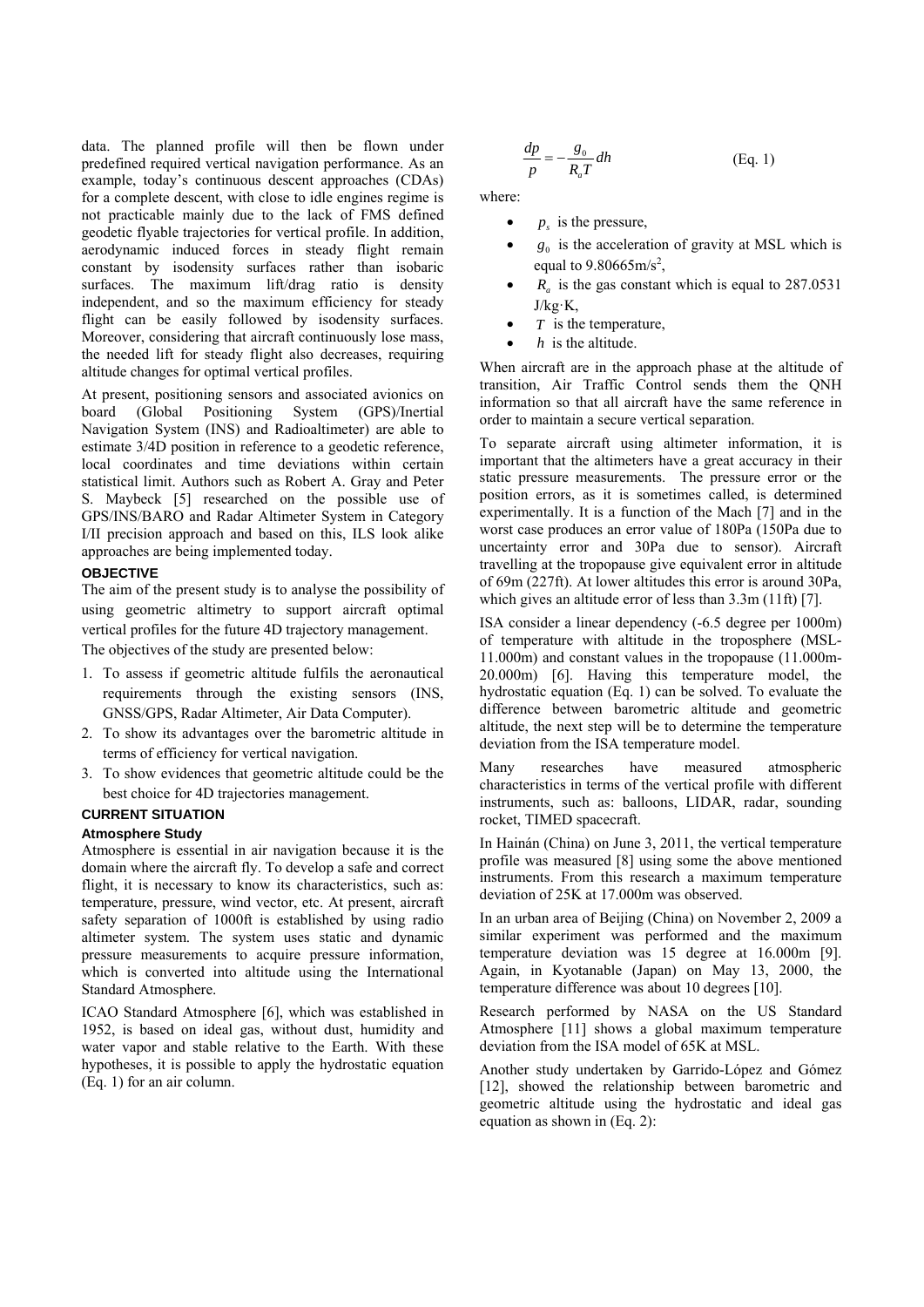$$
\frac{dH_b}{dh} = \frac{T_{ISA}}{T_{ISA} + T_{Dev}} \approx 1 - \frac{T_{Dev}}{T_{ISA}}
$$
 (Eq. 2)

where,

- $H<sub>b</sub>$  is the pressure altitude,
- *h* is the geometric altitude,
- $T_{ISA}$  is the temperature from ISA model,
- $T_{Dey}$  is the difference from the ISA temperature model to the actual temperature.

To evaluate the  $T_{Dev}$  from the (Eq. 2), a statistical study using information from about 95 radiosondes stations of World Meteorological Organization (WMO) [13] collected between July to September, 1996 was performed. The study was based on the calculation of the standard deviation of the collected temperature data for each flight level, as shown by the dots in figure 1.



**Figure 1: Temperature standard deviation vs. Geometric altitude** 

A continuous relationship between flight levels and temperature deviation from the ISA temperature was achieved using quadratic polynomial approximation by applying Least Mean Square (LMS) calculation. The result from the calculation can be seen in figure 1.

$$
\frac{T_{Dev}}{T_{ISA}} = \frac{5.184 \cdot 10^{-8} h^2(m) - 6.141 \cdot 10^{-4} h(m) + 8.069}{288.15 - \frac{6.5}{1000} H_b(m)}
$$
(Eq. 3)

(Eq. 3) shows the mathematical expression for the ratio of temperature deviation with respect to ISA temperature as a function of geometric altitudes below 11.000m.

$$
\frac{dH_b}{dh} \approx 1 - \frac{5.184 \cdot 10^{-8} h^2 - 6.141 \cdot 10^{-4} h + 8.069}{288.15 - \frac{6.5}{1000} h}
$$
 (Eq. 4)

Substituting (Eq. 3) into (Eq. 2), a differential equation (Eq. 4), which relates the geometric and the barometric altitude, is obtained. This differential equation is solved by assuming that MSL pressure is equal to ISA pressure at MSL.

Figure 2 shows a nearly linear relationship between the relative barometric altitude to the geometric altitude from 0 to 300m. This relationship is relevant for the development of the thesis, because most of the information from aircraft is given based on barometric altitude but the research seeks to analyse trajectories based on geometric altitude.



**Figure 2: Relative barometric altitude vs. geometric altitude** 

#### **Aircraft Trajectory Simulator**

A three degrees of freedom (3DOF) [14] aircraft model was developed to study the geometric vertical routes in terms of flight feasibility and flight efficiency. For the design and implementation of the simulation, MATLAB SIMULINK software environment was used [15].

The simulator has three main sections: inputs, aircraft model and scenario definition and the longitudinal flight mechanic, as shown in figure 3.

Throttle lever position (P) and flight path angle (γ) are the inputs of the system.

The second section is divided into 2 main groups: physical environment and aircraft characteristics.

The physical environment subsection constitute the dynamic pressure and the wind vertical profile  $(\omega(h))$ . The dynamic pressure is calculated by making use of the ISA (pressure (p), Temperature (T), Lapse rate temperature  $(\alpha)$ ) and the gravity acceleration (g). The vertical wind profile is estimated from measured data.

In the aircraft characteristics subsection, the following forces are evaluated: drag (D), thrust (T) and weight (W). The drag is calculated from the dynamic pressure and the aircraft data; (Wing surface  $(S_w)$ , Drag polar values  $(C_{d0}$ , k), and Weight (W)). The thrust is estimated using the throttle lever position and the vertical power profile. The weight (W) is derived from the vertical power profile and the thrust specific fuel consumption  $(C_p)$ .

The last section encloses the 3DOF equations.